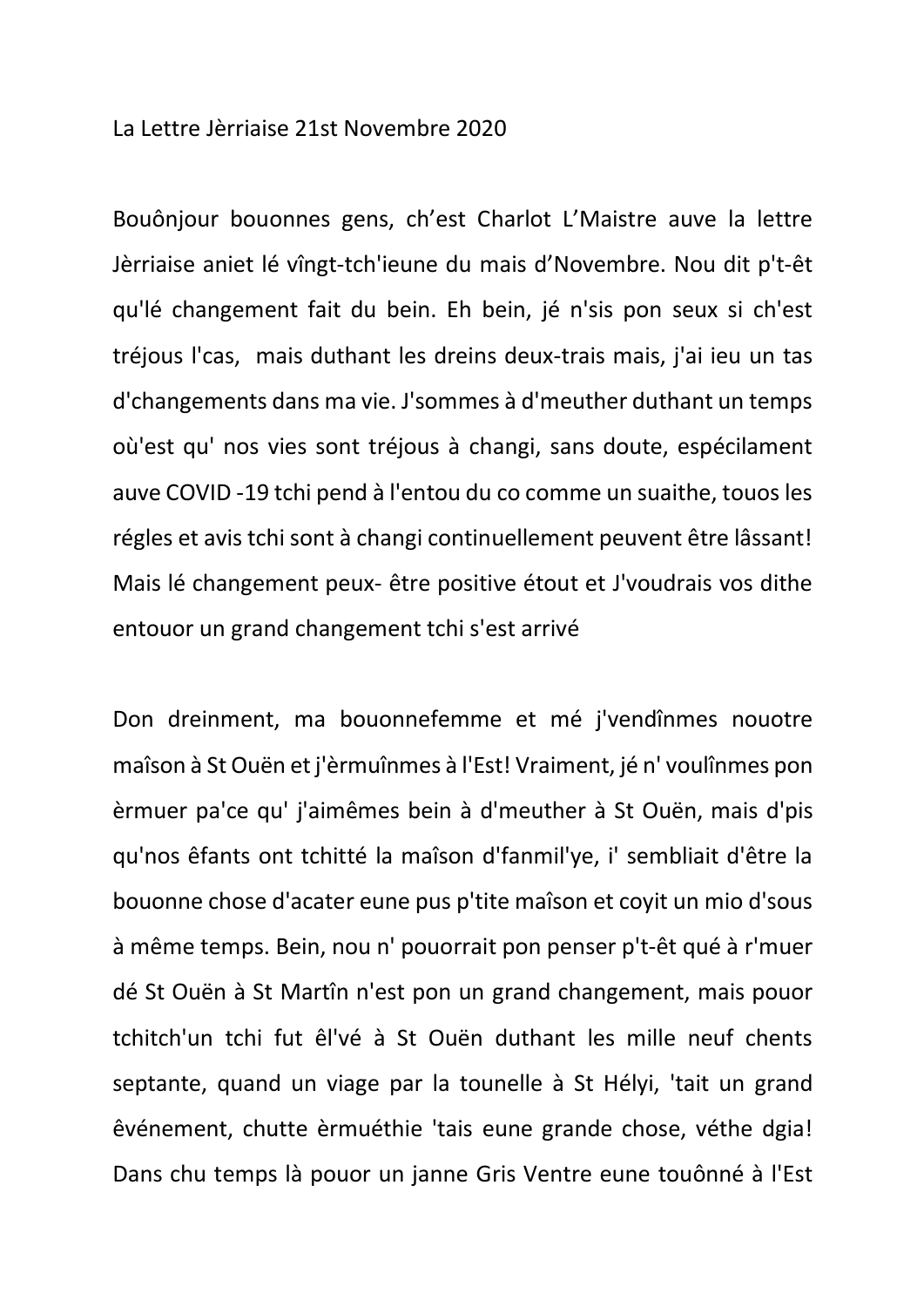tait hardi rare pouor nouotre fanmil'ye. P't-êt eune fais dans les vacanches d'Êté, quand j'soulêmes visiter lé Vièr Châté à Gouoray et pâsser lé temp à rouôler avaû la banque au bas du châté jusqu'à qué j'têmes si engourlais qu'jé 'n'pouvêmes pon rester d'but. Et faut pas oubliér la vielle badinn'nie Jèrriaise qué j'voulêmes d'mander à nos pathents – "Av-ous prîns nos pâsseports?"

Mais, mé v'chîn j' sis à d'meuther à St Martîn, pouor un p'tit brîn où'est qu' j'avons pâssé par la grand' porte à louer La Fèrme dé Faldou pour un an, tandi qu'j allons faithe lé travas à nouotre nouvel maîson a Bieaumont. Et vraiment, j'sis à l'aimer raide bein. Touos les vaisîns et les bouons gens d'St Martîn ont té hardi aimabl'ye et y'a'un tas d'gens tchi s'promenent par la fèrme et tchi sont tréjous heutheux à caquter auve mé, maûgre nos deux tchians dé s'cours tchi aiment à ouasser à authcunechose tchi bouoge, espécialement les êtchutheurs et les corbîns dans les clios à côté. Étout j'aime bein l'opportunité a dêcouvri les bieaux p'tits c'mins à Faldou et Gouoray. Et pis j'aime bein qu'i m'prendsbein mains d'temps pouor aller en travas, ch'est mangnifique. Aupres raique deux mais i' sembl'ye qué ch'est acouo comme eune vacanches!

J'sais qu'un tas des visiteurs n'comprannent pon qué dans eune île, tch'est dêja p'tite, les gens piessent à aimer eune pâraisse pus qu' eune autre. Mais pouor mé ch'est aîsi quand nou réalise qu'i'y'avait des difféthentes mannièthes a pâler les mêmes mots dans nouot'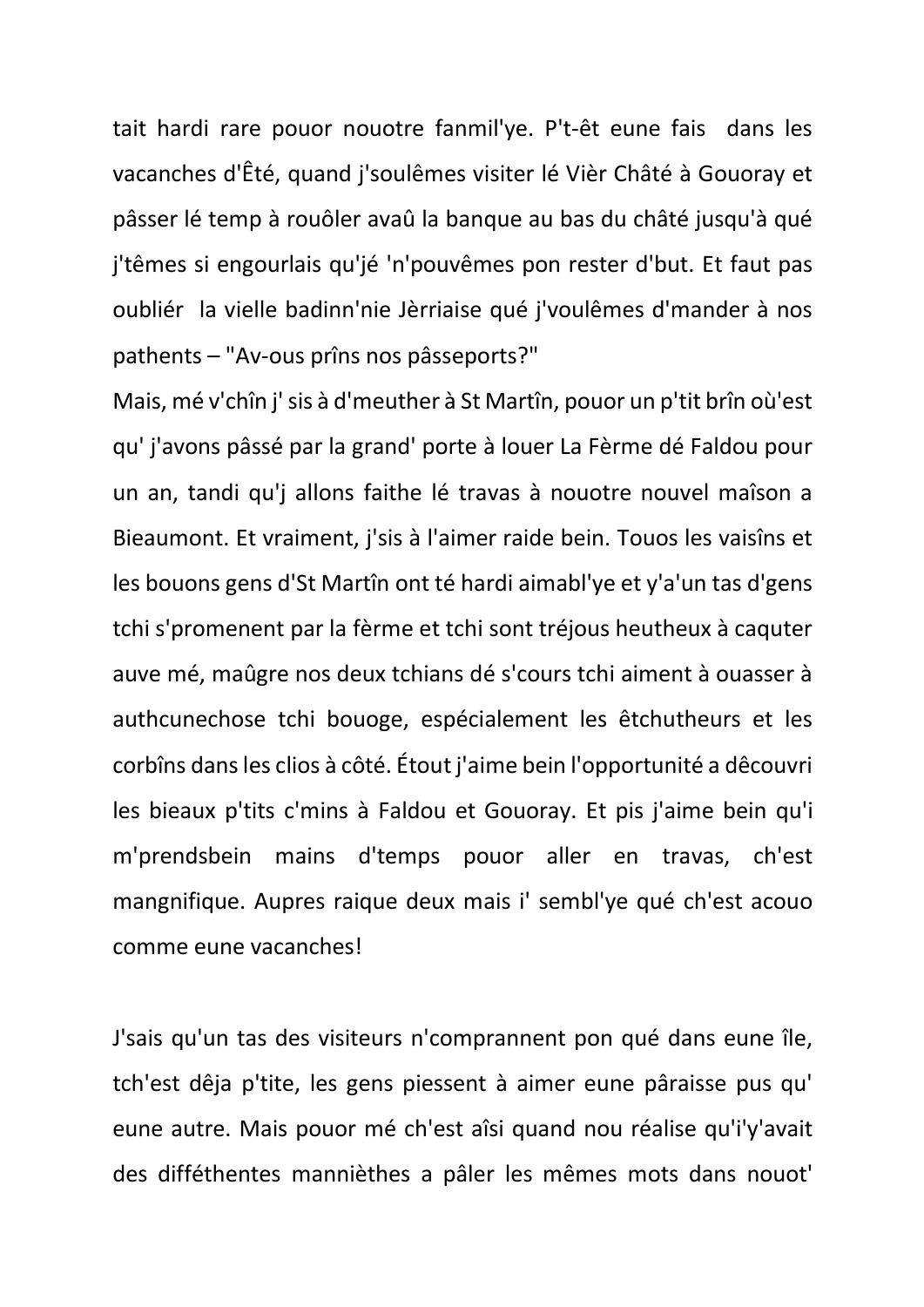langue natif et dans tchiques cas i'y'a un mot tout difféthent pouor la même chose! J'pense bein qué j'mé pens'sait comme un St Ouënnais, et j'sis fi d'man héthitâge, mais èrmuer à l'Êst m'a fait comprendre pourtchi qu'les gens d's aut's pâraisses sont fi égalements d'lus pâraîsse. Étout, i' renforche ma crianche qu'Jèrri est eune hardi belle pliaiche à d'meuther, même dans ches temps dus. J'voudrais fini ma lettre en vouos dithant mèrcie mille fais à touos les St Martinnais, tchi m'ont donner et ma fanmil'ye eune magnifique beinv'nue dûthant les dreins deux mais. Ous avez gangi un nouvieau êgard dé chu vièr St Ouënais. Mèrcie bein des fais et à bétôt pouor achteu.

## La Lettre Jèrriaise 21/11/20 – English Translation

Some say that a change is as good as a rest. Well I'm not sure if that is always the case but I have certainly experienced a fair few changes in the last few months. We are no doubt living in an ever-changing world, especially with the shroud of COVID 19 continuing to hang around our shoulders, the constant change of advice and rules and recommendations can be draining. However, change can also be positive, and I would like to tell you about a few recent changes that have made me think about my preconceptions.

Firstly, my wife and I recently sold our house in St Ouen and moved East. Not that we really wanted to move as we loved life in St Ouen but with the children having all left the family home it seemed a little ridiculous for the 2 of us to continue to live in a large family home. Now you may think that moving from St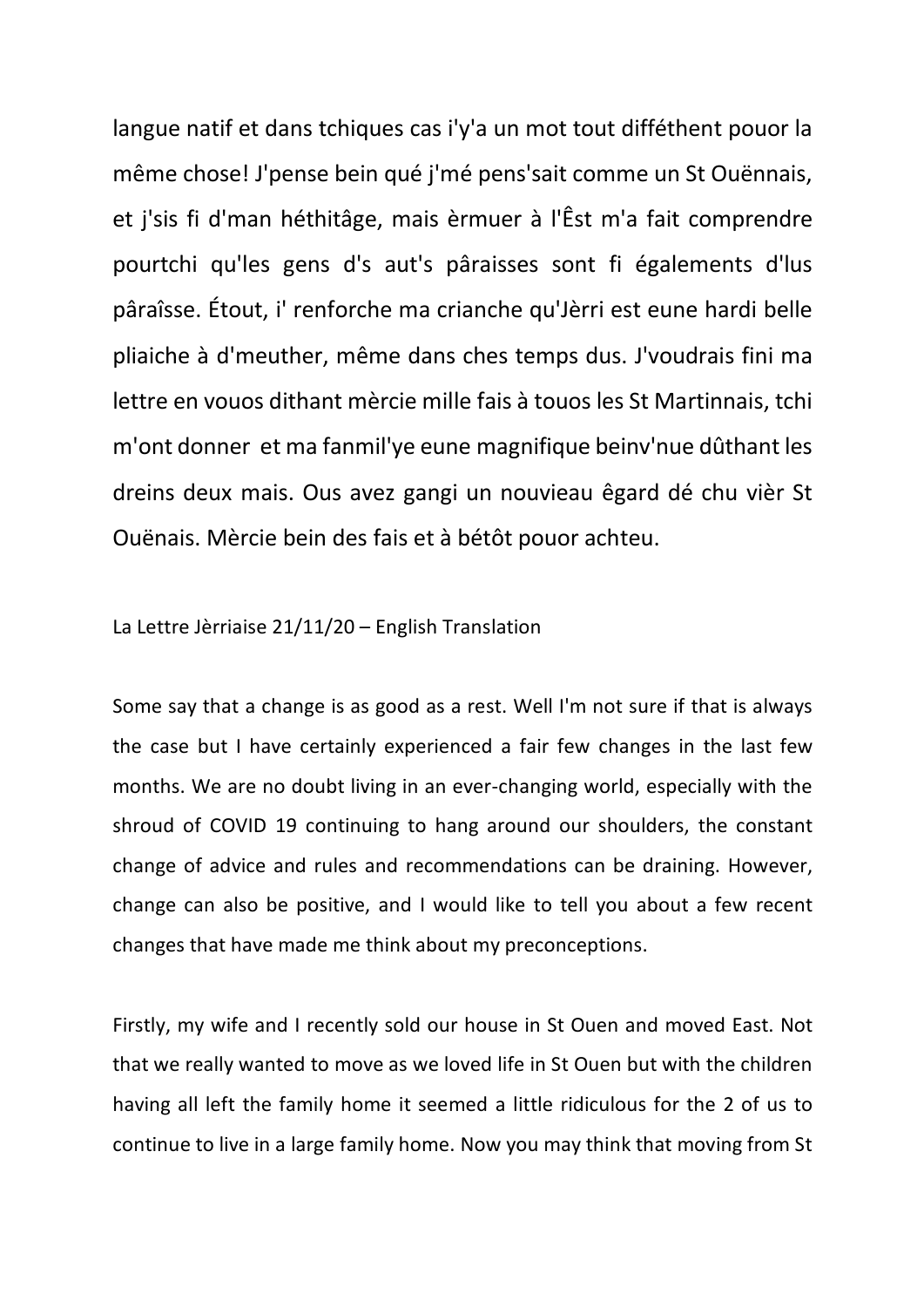Ouen to St Martin is not much of a big change, but for someone who grew up in the 1970's in St Ouen, when going through the tunnel in town was a major event, let me tell you it really is. Back in those days for a young gris ventre a trip out East was something that was a rare occurrence in our house. Maybe a special treat during the Summer holidays when we would visit Lé Vièr Châté and then spend time rolling down the green grassy banks at the bottom of the castle until we were so dizzy we could barely stand up. Not to mention the very Jersey joke of asking Mum and Dad if they had brought our passports with us as we were going East of the tunnel. But now here I am temporarily living in St Martin, where we have been lucky enough to rent Faldouet Farm for a year whilst we are having some work done on our new property at Bieaumont. And to be honest to my surprise I'm really enjoying it. The residents who often walk past the house on their early morning or evening walks are very friendly and are always happy to stop and chat, despite our 2 rather noisy rescue dogs who love to bark at anything that moves especially the crows and squirrels in the field opposite. Also I'm enjoying discovering lovely leafy lanes that I have rarely been down before. Not to mention the shortened time it takes me to get to work! After only 2 months it still feels somewhat like a holiday! Many visitors often find it hard to understand how in an island that is already relatively small people can be passionate about the actual parish they live in, but to me it easy to understand when you realise that even in our own local language there are large differences in not only pronunciation but also completely different words for somethings depending on which side of the island you are from. I guess I will always think of myself as a St Ouennais and yes, I am proud of that heritage but moving out East has made me appreciate that it's easy to see what other islanders are equally proud of their parish and roots. Also, it simply reinforces my belief that Jersey is a truly beautiful place to live even in these testing times. I would like to end by